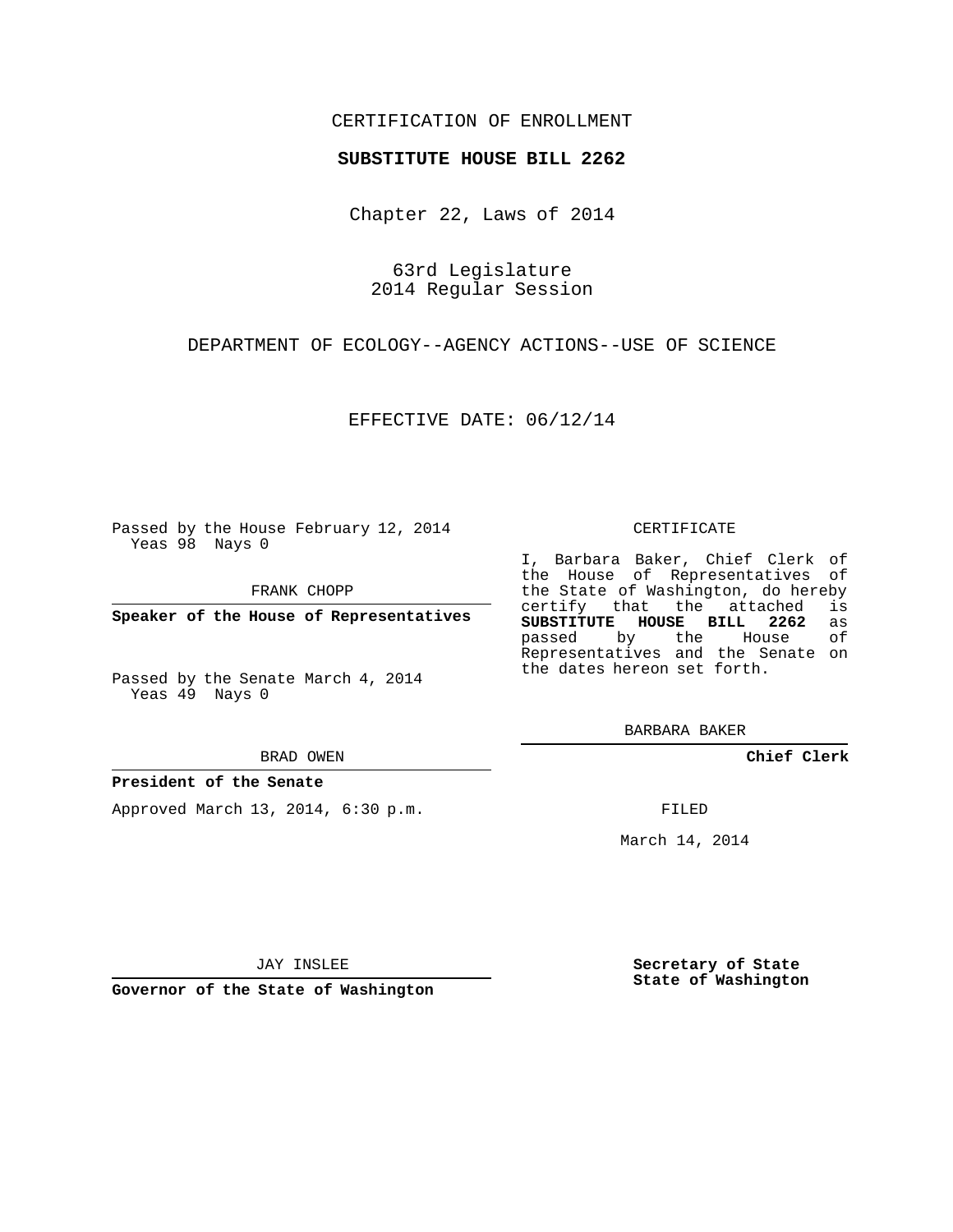# **SUBSTITUTE HOUSE BILL 2262** \_\_\_\_\_\_\_\_\_\_\_\_\_\_\_\_\_\_\_\_\_\_\_\_\_\_\_\_\_\_\_\_\_\_\_\_\_\_\_\_\_\_\_\_\_

\_\_\_\_\_\_\_\_\_\_\_\_\_\_\_\_\_\_\_\_\_\_\_\_\_\_\_\_\_\_\_\_\_\_\_\_\_\_\_\_\_\_\_\_\_

Passed Legislature - 2014 Regular Session

## **State of Washington 63rd Legislature 2014 Regular Session**

**By** House Environment (originally sponsored by Representatives Short, Fagan, and Magendanz)

READ FIRST TIME 01/31/14.

 1 AN ACT Relating to the use of science to support significant agency 2 actions; and amending RCW 34.05.272.

3 BE IT ENACTED BY THE LEGISLATURE OF THE STATE OF WASHINGTON:

 4 **Sec. 1.** RCW 34.05.272 and 2013 c 69 s 2 are each amended to read 5 as follows:

 6 (1) This section applies only to the water quality and shorelands 7 and environmental assistance programs within the department of ecology.

8 (2) $(a)$  Before taking a significant agency action, the department of ecology must identify the sources of information reviewed and relied upon by the agency in the course of preparing to take significant agency action. Peer-reviewed literature, if applicable, must be identified, as well as any scientific literature or other sources of information used. The department of ecology shall make available on the agency's web site the index of records required under RCW  $42.56.070((+6))$  that are relied upon, or invoked, in support of a proposal for significant agency action.

17 (b) On the agency's web site, the department of ecology must 18 identify and categorize each source of information that is relied upon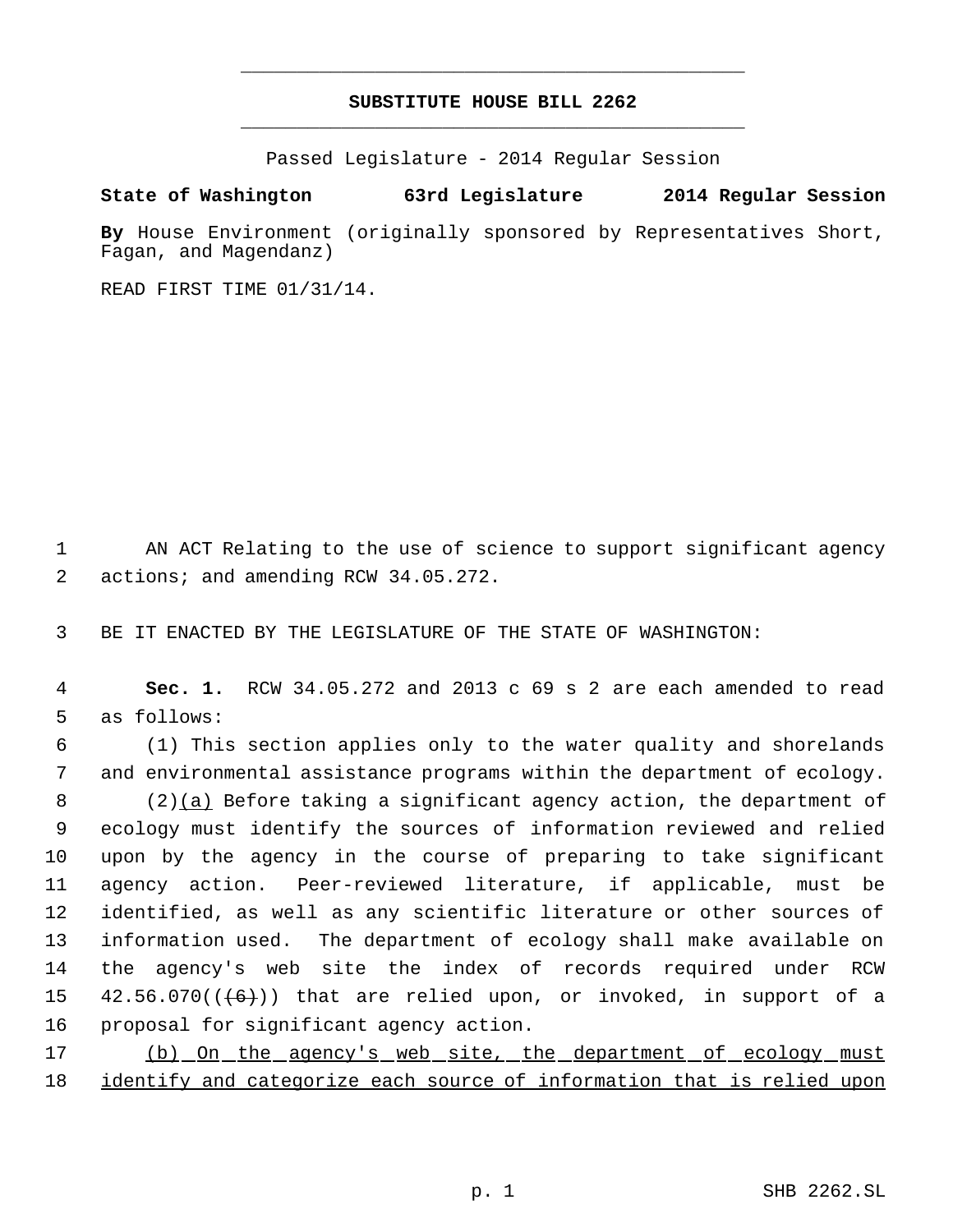| $\mathbf 1$ | in the form of a bibliography, citation list, or similar list of                   |
|-------------|------------------------------------------------------------------------------------|
| 2           | sources. The categories in (c) of this subsection do not imply or                  |
| 3           | infer any hierarchy or level of quality.                                           |
| 4           | (c) The bibliography, citation list, or similar list of sources                    |
| 5           | must categorize the sources of information as belonging to one or more             |
| 6           | of the following categories:                                                       |
| 7           | (i) Independent peer review: Review is overseen by an independent                  |
| 8           | third party;                                                                       |
| 9           | <u>(ii) Internal peer review: Review by staff internal to the</u>                  |
| 10          | department of ecology;                                                             |
| 11          | (iii) External peer review: Review by persons that are external to                 |
| 12          | and selected by the department of ecology;                                         |
| 13          | (iv) Open review: Documented open public review process that is                    |
| 14          | not limited to invited organizations or individuals;                               |
| 15          | (v) Legal and policy document: Documents related to the legal                      |
| 16          | framework for the significant agency action including but not limited              |
| 17          | to:                                                                                |
| 18          | (A) Federal and state statutes;                                                    |
| 19          | (B) Court and hearings board decisions;                                            |
|             |                                                                                    |
| 20          | Federal and state administrative rules and regulations; and<br>(C)                 |
| 21          | Policy and regulatory documents adopted by local governments;<br>(D)               |
| 22          | (vi) Data from primary research, monitoring activities, or other                   |
| 23          | sources, but that has not been incorporated as part of documents                   |
| 24          | reviewed under the processes described in $(c)(i)$ , $(ii)$ , $(iii)$ , and $(iv)$ |
| 25          | of this subsection;                                                                |
| 26          | (vii) Records of the best professional judgement of department of                  |
| 27          | ecology employees or other individuals; or                                         |
| 28          | (viii) Other: Sources of information that do not fit into one of                   |
| 29          | the categories identified in this subsection $(1)(c)$ .                            |
| 30          | (3) For the purposes of this section, "significant agency action"                  |
| 31          | means an act of the department of ecology that:                                    |
| 32          | (a) Results in the development of a significant legislative rule as                |
| 33          | defined in RCW 34.05.328; or                                                       |
| 34          | (b) Results in the development of technical guidance, technical                    |
| 35          | assessments, or technical documents that are used to directly support              |
| 36          | implementation of a state rule or state statute.                                   |
| 37          | (4) This section is not intended to affect agency action regarding                 |